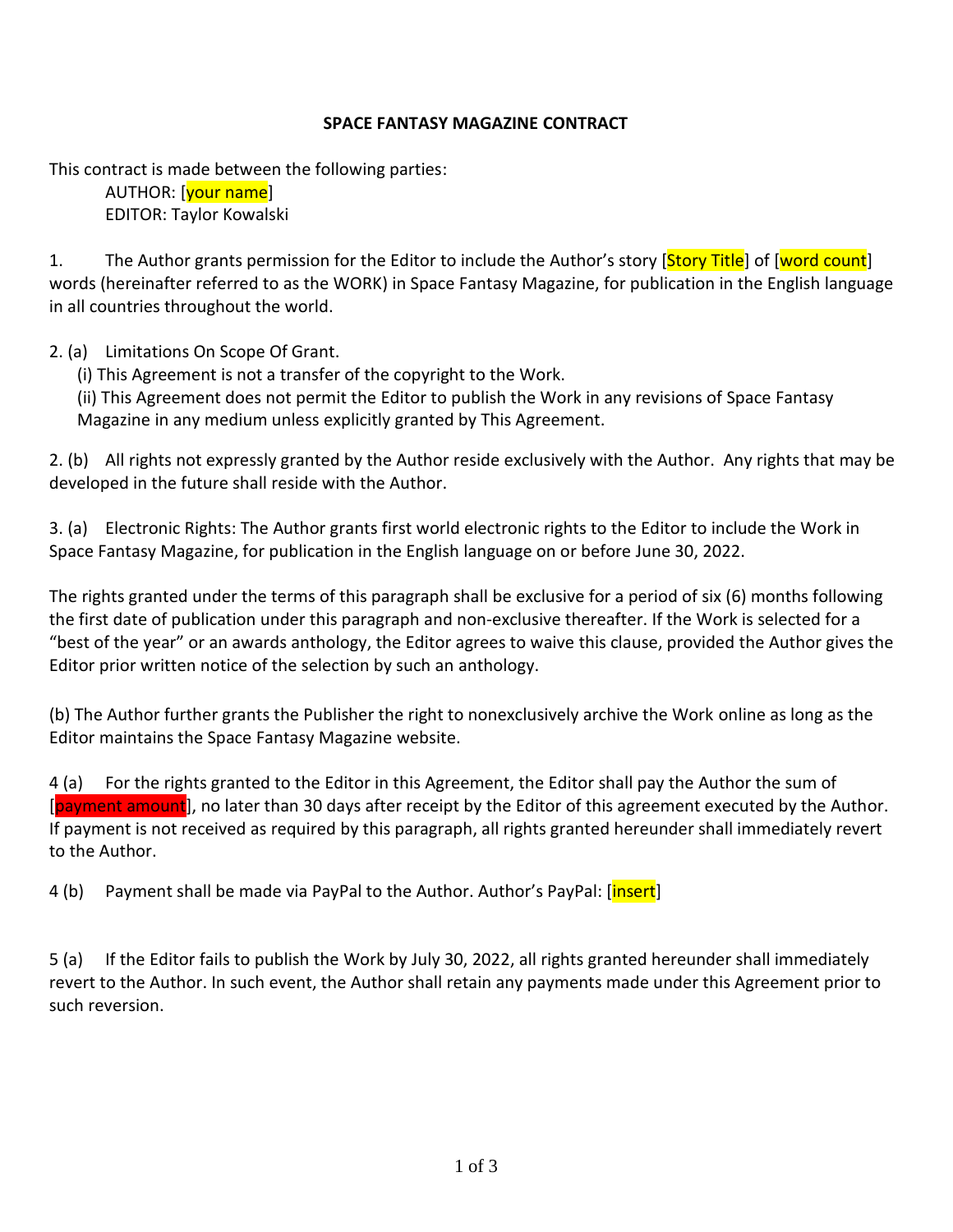6. Arising under and terminating with the grant of rights to the Work in this Agreement, the Author grants Editor the right to use the Author's name, image, likeness, and biographical material for all advertising, promotion and other use of the Work. Upon request, the Author shall provide the Editor with a photograph of the Author and appropriate biographical material for such use. The Editor shall use only the Author's name, image, likeness and biographical material provided and approved by the Author.

7. The Author warrants that, as of the date of executing this agreement, he or she is the sole author of the Work; that he or she is the owner of all the rights granted to the Editor hereunder and has full power to enter into this agreement and to make the grants herein contained; that the Work is original and any prior publication of the Work in whole or in part has been fully disclosed to the Editor and that to the best of the Author's knowledge the Work does not infringe upon any copyright or upon any other proprietary or personal right of any person, firm or corporation.

8. The Editor will make no alterations to the Work's text or title without the Author's written approval. Author will be provided with the Editor's proposed version of the work prior to publication and given sufficient time to review text. The Editor reserves the right to make minor copyediting changes to conform the style of the text to its customary form and usage.

9. The Editor agrees to list a proper copyright notice for the Work in the name of the Author at the end of the Web-published story and, if published in print, on an appropriate copyright page.

10. The Author will be credited on the table of contents page and at the beginning of the story as [author's byline]

11. SUCCESSORS AND ASSIGNS. EDITOR may not assign or in any way transfer this contract or the rights granted by it to another person or entity without the written permission of AUTHOR.

12. AMENDMENT. This Agreement constitutes the entire Agreement between the parties, and supersedes all prior writings or oral agreements. This Agreement may be amended, only by a written agreement clearly setting forth the amendments and signed by both parties.

13. VOID PROVISION. If any term or condition of this Agreement is found by a court of competent jurisdiction to be illegal, unlawful or otherwise unenforceable, the parties agree that such term or condition shall be reformed as nearly as may be possible to carry forth the intentions of the parties and that such illegality, unlawfulness or unenforceability shall not act to void any other term or condition of this Agreement nor to void the Agreement as a whole.

## **Appendix A: Anthology Rights.**

(a) The Author grants to the Editor for a period of three (3) years the nonexclusive, worldwide English-language right to republish the Work or cause the Work to be republished in any book or anthology consisting of material 80% of which previously appeared in Space Fantasy Magazine and which includes works by five (5) or more contributors.

(b) The Author shall receive a pro-rata share based on page count of 50% of the book or anthology's gross